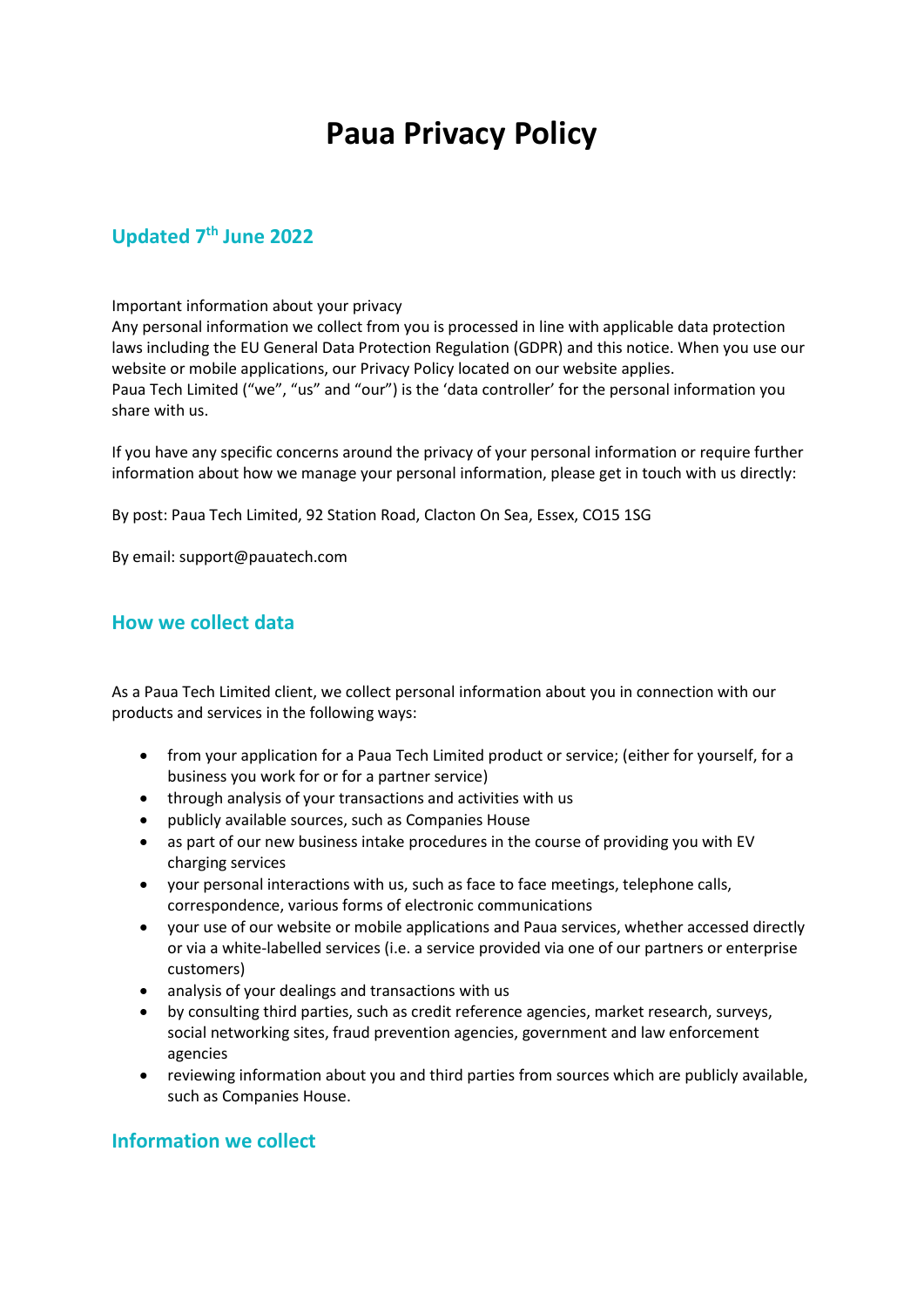Personal information we collect may include:

- basic data such as your name, surname, title, date of birth and gender and your relationship to other persons
- contact data such as postal address, email address and telephone numbers
- Vehicle data such as make, model, license plate, mileage, state of charge, VIN number, road tax, location and MOT
- financial data such as your bank account details, and payments made to and received from you with regard invoices and contracts you sign up to
- new business signup data such as the company name and number and details associated with fleet drivers
- marketing and communications data such as your preferences in receiving marketing from us and our third parties and your communication preferences
- security data such as logins and passwords for our services to you
- identifiers such as allocated RFID card or unique user ID
- behavioural data such as customer profiling and other information derived from your use of our services
- Computer device data such as type of device, operating system, IP address, cookie data
- business administration and administrative purposes.

#### **How the law protects you**

We are allowed to use personal information only if we have a suitable legal basis to do so. We will only process your personal data on one of the following legal bases:

- to fulfil a contract we have with you
- when it is our legal duty
- when it is in our legitimate interest and is not overridden by your interests, rights and freedoms
- when you consent to it.
- A legitimate interest is when we have a business or commercial reason to use your information including but not limited to internal administrative purposes, product development and enhancement, preventing fraud, ensuring network and information security. However, this is only where our legitimate interests are not overridden by your interests, rights and freedoms.

#### **How we use your personal information**

We may use your personal information for the following purposes:

- 1. to create and administer your client business account, to help develop, and tailor our EV charging services to you. This will include development and testing of the products we offer as well as troubleshooting any concerns you may raise (legal basis: performance of a contract)
- 2. to communicate with you, and provide information on specific products and/or services when you request it (legal basis: performance of a contract)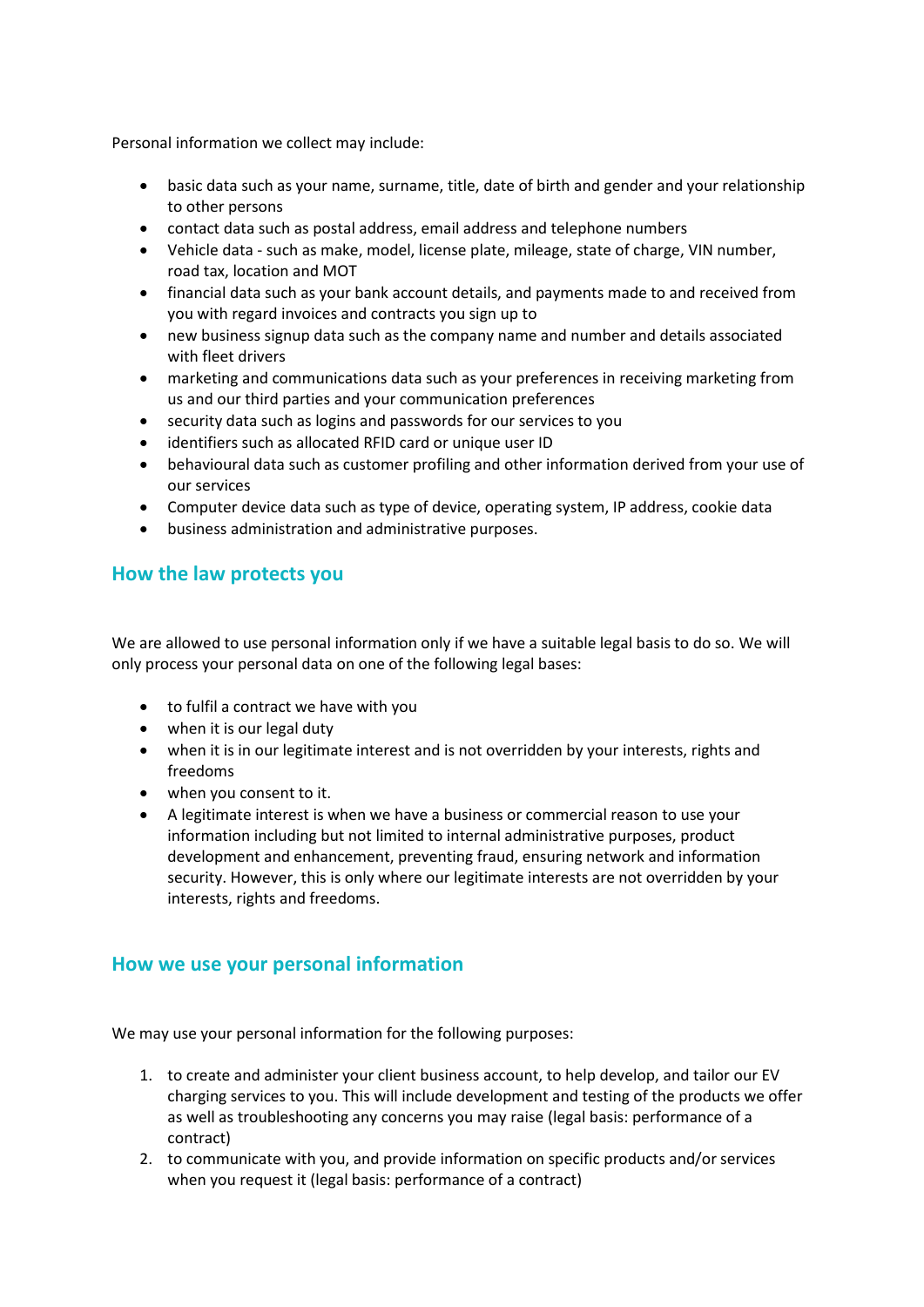- 3. to help us prevent, detect and investigate fraud and other financial crimes. Authentication of accounts, detection and prevention of malicious conduct to protect the integrity of the products we offer (legal basis: fulfilment of legal obligations to which we are subject or our legitimate interest, for example preventing fraud before it takes place)
- 4. to maintain the security of our services, as well as to detect and investigate activities that may be illegal or prohibited (legal basis: fulfilment of legal obligations to which we are subject or our legitimate interest that are to ensure the security of our services)
- 5. to send you marketing information or Paua service updates, to invite you to our events or to ask you to participate in customer satisfaction surveys and market research. We will process your data for our legitimate interest that are to promote our services to existing clients. We will seek your consent when required to do so by law. You can oppose to this processing or withdraw your consent at any time by clicking the 'Unsubscribe' option in any of our marketing electronic communications or by emailing support@pauatech.com. Please be aware that this will not affect the lawfulness of any past activities we have undertaken based on your previous consent. It can take a short time for any updates to be applied to our systems, so you may still receive marketing messages while this is happening. We will continue to use your contact details for the purposes referred to in points 1–4 above
- 6. to personalise our service offerings and related communications. (legal basis: your consent).

The processing of personal data about you for the purposes of carrying out the activities referred to in points 1–4 above is strictly necessary. The refusal to provide some of these data could render us unable to perform the tasks related to your matter. The provision of personal information for the purposes referred to in points 6 is optional. The refusal to provide these data for these purposes will have no consequence for you.

# **Sharing your personal information**

We may share your personal information with:

- our service providers, professional advisors and third parties who provide services on our behalf
- agents and administrators who we use to help run your accounts
- credit referencing agencies
- fraud prevention and law enforcement agencies
- regulators, governments, courts, dispute resolution bodies, auditors
- actual or prospective acquirers or investors and their advisors
- in the case of a white label app we will share data directly with our white label partners (who are clearly presented to you when using the solution).

#### We do this to:

- provide, manage and maintain the service for you
- prevent fraud and other financial crimes
- respond to enquiries and complaints
- undertake transactional analysis
- evaluate the effectiveness of marketing and for market research and training
- support the provisions of service
- support any due diligence for an investment, merger or acquisition
- comply with legal obligations, court orders, laws or regulations.

#### **Where your personal information will be sent**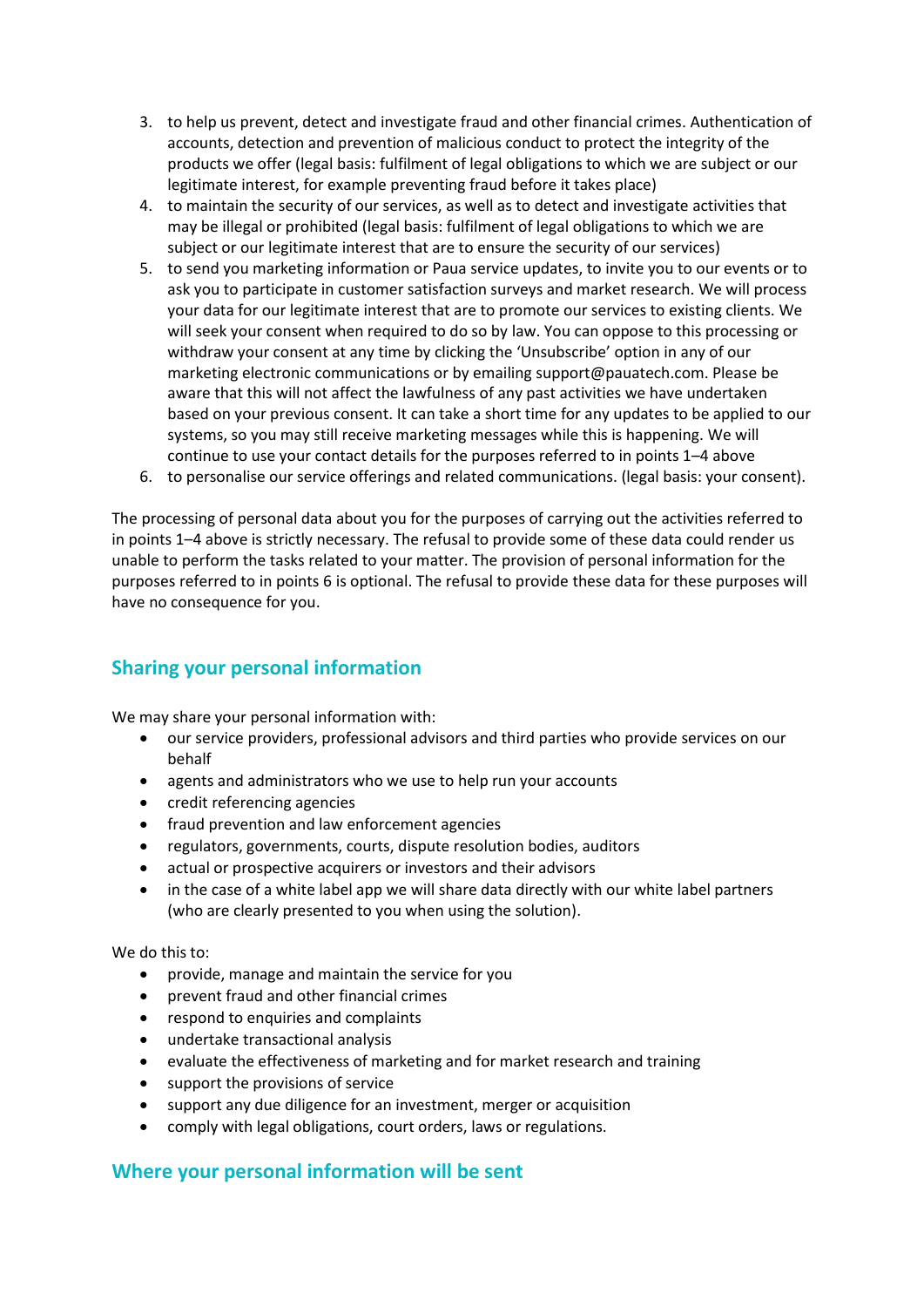Your data may be transferred outside of the European Union or the UK from time to time to trusted service providers and third parties.

In all cases, the transfer will be on the basis of a European Commission adequacy decision or we will implement adequate safeguards to protect your personal information, such as the European Commission approved Standard Contractual Clauses. To obtain further information on the data transfer mechanism on which we rely, please contact us as set out below.

In some countries the law may require us to share certain information, for example with tax authorities. In these cases, we will only share the data with people who have the legal right to see it.

#### **Security**

We take all reasonable precautions to keep your personal information secure, including safeguards against unauthorised access, use, or data loss. This includes ensuring our staff, partners and any third parties who perform work on our behalf comply with security standards as part of their contractual obligations.

Paua takes software security seriously and has taken several steps to protect your personal data.

- Paua uses tools to detect risks when coding the applications such as, code injection attacks, cross-site scripting, unvalidated redirects, and violation of data isolation when querying different databases.
- Paua enforces HTTPS/SSL encryption for all our applications and web services.
- Paua implements a role-based access only allowing users with specific roles to access their permitted apps, screens or functionality.
- Paua also tracks the details of access to application screens.
- Paua logs all access to external systems performed through web services or custom integration logic. Paua also logs all web service requests to applications running inside the Paua platform. The logs keep a record of who made the request, the request's target, the method called, how long the request took, and the exact time of the request. This enables any security issues to be tracked down efficiently.
- Paua uses tools that address and help prevent the threat from the most critical security risks to web and mobile applications as defined per OWASP Top 10 and OWASP Mobile Top 10.

Paua fulfils the necessary technical and organizational measures, which ensure and demonstrate that privacy laws are being followed in the processing of personal data.

Should you become aware of a security vulnerability or bug across any part of our services, we encourage the disclosure such vulnerabilities by emailing apps@pauatech.com

# **Retaining your information**

We will retain your personal information for as long as is necessary for the purposes described above. Typically, we will retain your data to fulfil our business purposes, to comply with legal and regulatory requirements, or for any legal claims. We may keep your data for longer where this is necessary for statistical and historical research purposes. However, we will ensure all personally identifiable information is removed and at the appropriate time.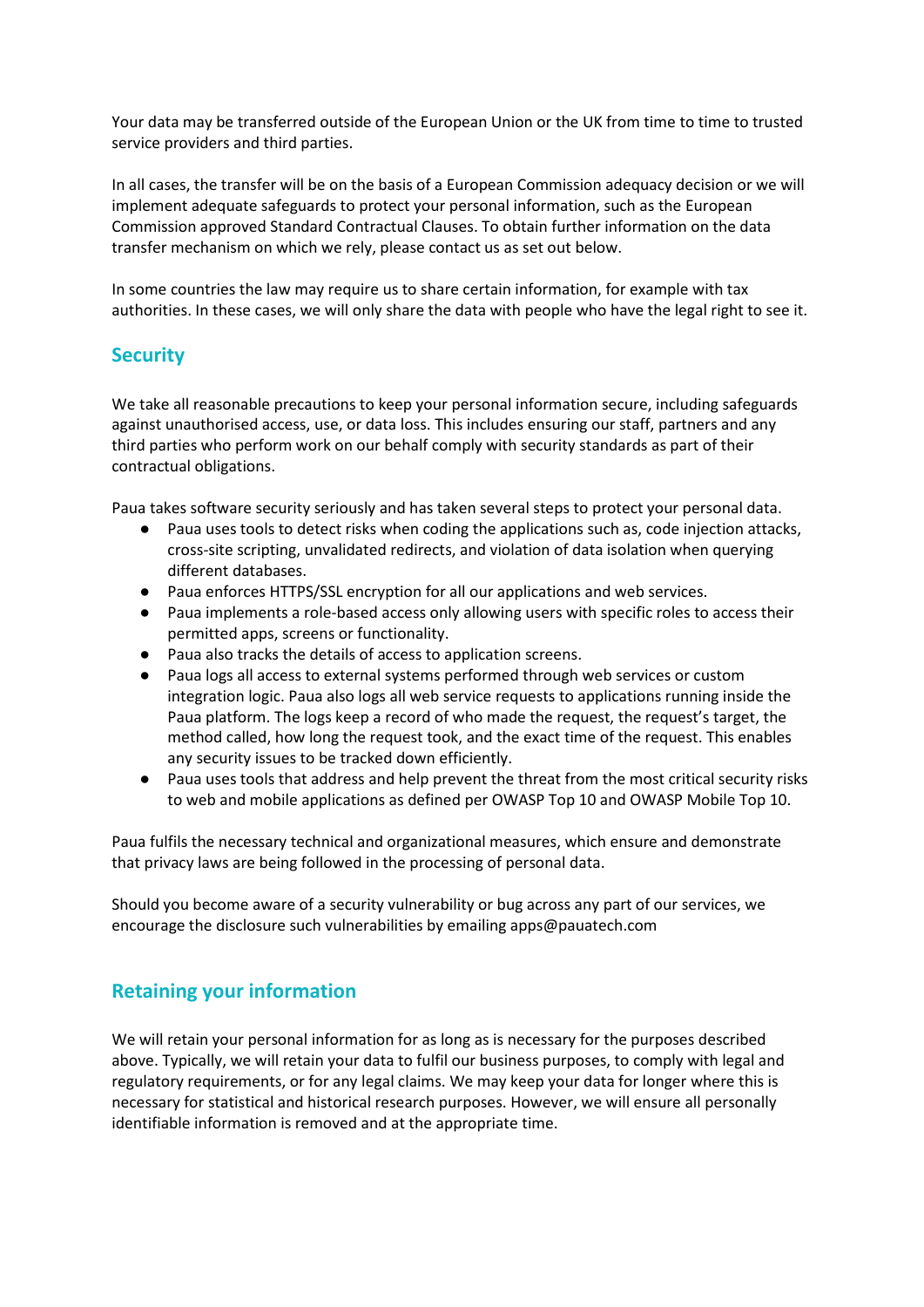# **What rights and options do you have**

As well as our obligations, and commitment, to respect the privacy of your information, you also have certain rights relating to the personal information we hold about you which are outlined below. None of these are absolute and are subject to various exceptions and limitations. You can exercise these rights at any time by contacting us using the contact details above.

You may have some or all of the following rights in respect of the information about you that we process:

- request us to give you access to it
- request us to rectify and update it
- request us to restrict our using it, in certain circumstances
- request us to erase it, in certain circumstances object to our using it, in certain circumstances
- withdraw your consent to our using it
- data portability, in certain circumstances
- request us not to use it for direct marketing.

#### **How we respond to your rights**

You can exercise these rights at any time by contacting us using the contact details provided.

- we may need to validate your identity before we can respond to your request
- if we are unable to confirm your identity, or have strong reasons to believe that your request is unreasonably excessive or unfounded, we may deny it
- once we have validated your identity, we aim to respond to your requests within 30 days and no later than three months from receipt of complex requests. We will let you know if we need additional time to complete
- we will always let you know whether we accept, or refuse, your request.

# **Making a data protection complaint**

If you have any concerns about the use of your personal data, or the way we handle your requests relating to your rights, you can raise a complaint directly with us using the contact details provided.

If you are not satisfied with the way we handle your complaint, you are entitled to raise a complaint directly with a relevant Supervisory Authority.

The UK Information Commissioner's Office via the details available on their website: www.ico.org.uk

#### **Third party links**

Our Website and Mobile applications may include links to third-party websites, plug-ins and applications. Clicking on those links or enabling those connections may allow third parties to collect or share data about you. We do not control these third-party websites and are not responsible for their privacy statements. When you leave our Website, we encourage you to read the privacy notice of every website you visit.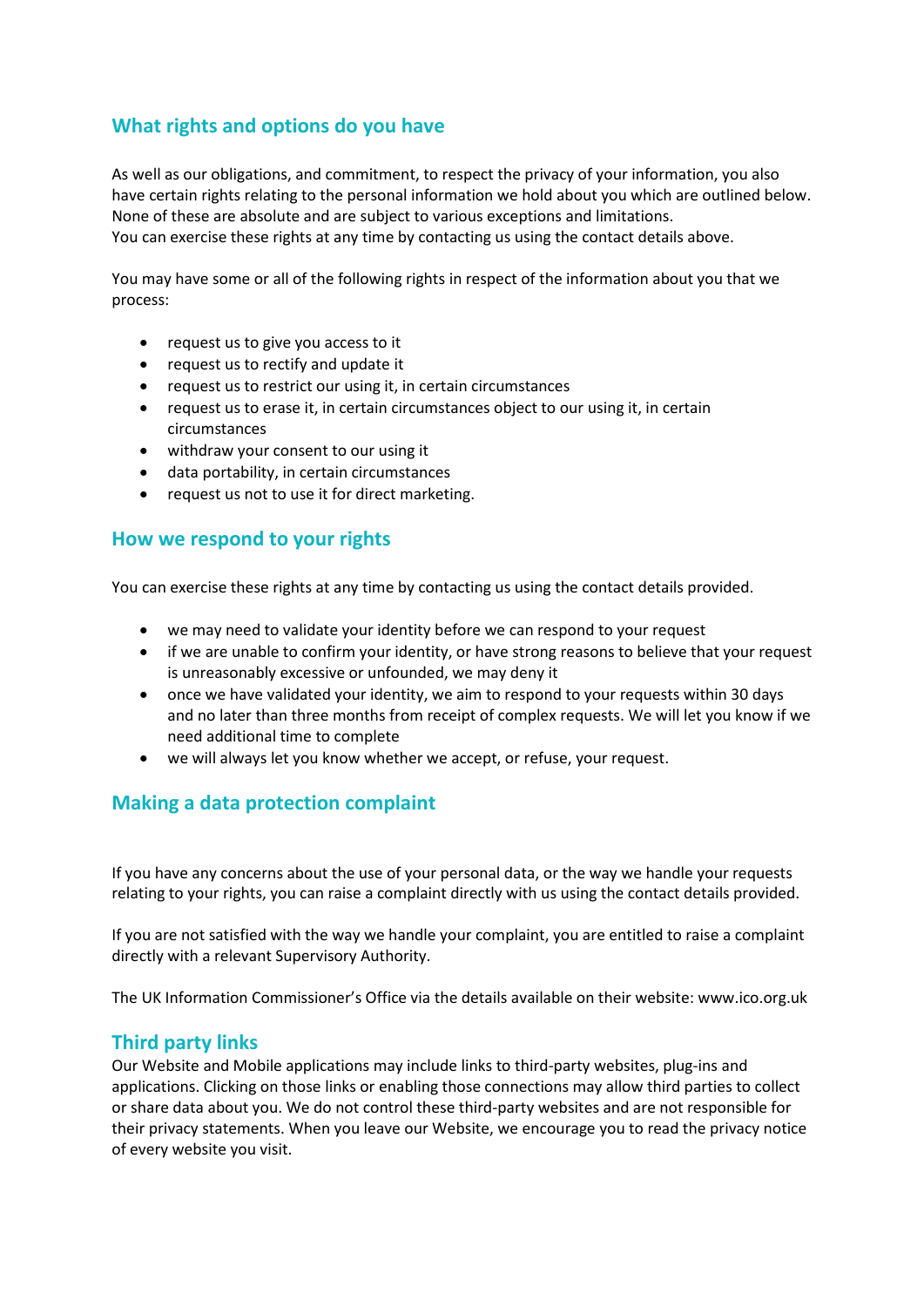# **Cookies**

Cookies are small pieces of information, normally consisting of just letters and numbers, which online services provide when users visit them. Software on the user's device (web browser) can store cookies and send them back to the website next time they visit. Cookies are a specific technology that store information between website visits. They are used for various purposes, such as remembering what's in a shopping basket when shopping for goods online, supporting users to log in to a website, analysing traffic to a website, and tracking users' browsing behaviour.

Cookies can be useful because they allow a website to recognise a user's device. They are widely used in order to make websites work, or work more efficiently, as well as to provide information to the owners of the site. Without cookies, or some other similar method, websites may have no way to 'remember' anything about visitors, such as how many items are in a shopping basket or whether they are logged in. There are some other technologies, similar to cookies, which can also identify and 'remember' website visitors. These include, for example, using certain characteristics to identify devices (device fingerprinting), using scripts, tracking pixels, plugins and social media buttons. We collectively refer to these as 'tracking technologies'.

Some tracking technologies, particularly those that track users' browsing behaviour across different websites are perceived by data protection regulators as privacy-intrusive. We are, therefore, presenting this Cookies Policy to our website visitors in order to explain why and how we use this technology.

Our website uses the following types of technologies:

- Strictly necessary technologies. These technologies enable core functionality such as page navigation and access to secure areas. The website cannot function properly without these technologies, and can only be disabled by changing your browser preferences. Strictly necessary technologies are always 'on' by default.
- Preference tracking technologies. Preference technologies enable a website to remember information that changes the way the website behaves or looks, like your preferred language or the region that you are in.
- Website Analytics. Such tracking technologies help us to improve our website by collecting and reporting information on its usage.

You can find more information about the technologies we use and the purposes for which we use them in the table below.

| Name of<br>technolo<br>gy | Type of<br>technolog<br>у | Party<br>serving<br>the<br>technolo<br>gy | Purpose<br>оf<br>technolog<br>у | Lifespan<br>of<br>technolo<br>gy on<br>users'<br>hardwar | Link to privacy policy of third party<br>serving the technology |
|---------------------------|---------------------------|-------------------------------------------|---------------------------------|----------------------------------------------------------|-----------------------------------------------------------------|
|                           |                           |                                           |                                 | e                                                        |                                                                 |
| Advertisi                 | 3rd party                 | Google                                    | Website                         | 5 months                                                 | https://policies.google.com/privacy                             |
| ng                        | integratio                | Inc(You                                   | analytics                       | & 27                                                     | ?hl=en-US                                                       |
| Analytics                 | n                         | Tube)                                     |                                 | days                                                     |                                                                 |

Specific tracking technologies in use: